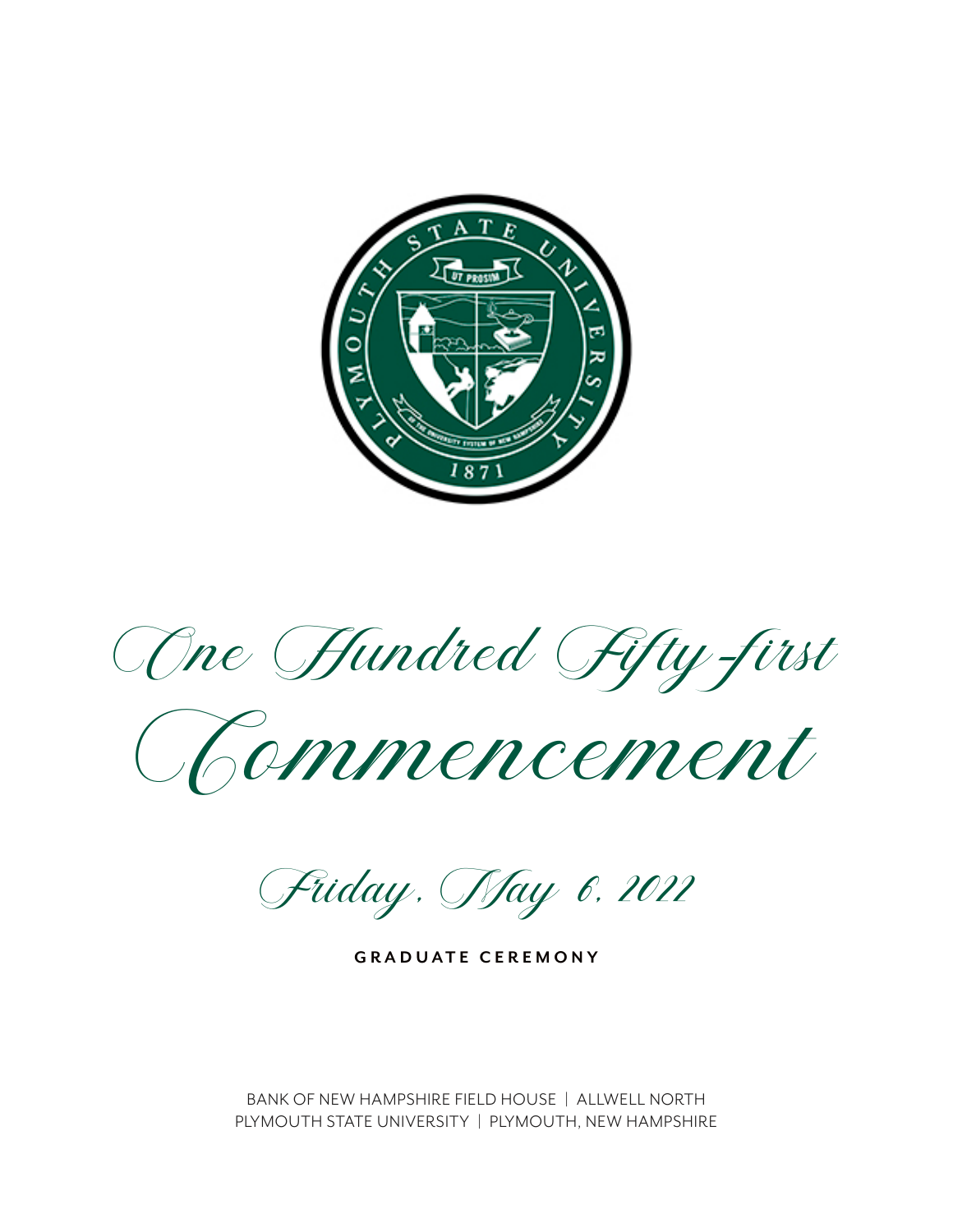# TO THE PLYMOUTH STATE UNIVERSITY CLASS OF 2022



#### **CONGRATULATIONS ON EARNING YOUR DEGREE FROM PLYMOUTH STATE UNIVERSITY!**

Your academic achievement is something that you will be proud of for your lifetime. Whether your next step is entering a career track or pursuing advanced specialization in your field, the education you have received from PSU provides you with critical knowledge and skills that will serve you no matter what direction your journey takes you. The trustees of the University System of New Hampshire congratulate you on your success and extend our continued good wishes as you enter a new chapter of personal and professional accomplishment.

The faculty and staff at Plymouth State have eagerly sought ways to help you find opportunities to become connected to campus life and to your community of Plymouth, New Hampshire. We encourage you to carry on this tradition of engagement in the future—in the communities you serve and as members of the Plymouth State University Alumni Association.

The USNH Trustees would also like to acknowledge the families of graduates for the many ways they have demonstrated their support for you. We understand how important that support is to your success and the commitment it requires. Whether you are a traditional or non-traditional-age student, a graduate student, a veteran, or a first-generation student, the role family and friends play cannot be overestimated.

And finally, we encourage you to reflect upon the dreams and aspirations that brought you to PSU, and to seek out and to excel at the many opportunities that lie ahead.

With all good wishes, Joseph G. Morone Chair, Board of Trustees University System of New Hampshire



#### **ON BEHALF OF THE PLYMOUTH STATE UNIVERSITY ALUMNI ASSOCIATION, CONGRATULATIONS ON YOUR GRADUATION AND WELCOME TO OUR ALUMNI ASSOCIATION!**

While the class of 2022 had their college experience impacted by the COVID-19 pandemic, there are aspects of your Plymouth State experience that can never be diminished. Being a graduate student is such a different experience from our undergraduate. For most of us, we're more focused. We've found our passion and we're in classes with others who share that passion. Graduate school at Plymouth State really helped catapult me into my career, both the class content and the relationships with my professors. These relationships are important, and will always belong to you.

I graduated from Plymouth State College in 2001, started working at Plymouth and earned my MBA in 2006 from what had become Plymouth State University. I played and went on to coach rugby. I'm still in touch with the rugby alumni and we proudly raise money to support the team. I owe my career success to PSU. I loved my time at Plymouth, and I still love Plymouth State!

As the current chair of the PSU Alumni Association, I am honored to welcome you into our ranks. While it's been a long time coming, and not anything any of us would have imagined, I'm so proud to see you celebrating your well-deserved graduation at this Commencement.

Commencement of course means a beginning, and as we round the corner of this pandemic and you fully begin to pursue your life and career after Plymouth, I wish you happiness, health, and success. Let us never forget the place that gave us all our start, where we met our people, where we grew up and became adults. Plymouth is great because of the people who are there and who came before us and who cared enough to give of themselves. Now we ask you to join us and give back to future students as you are able with your time, your expertise, and your philanthropic support.

Together, we make Plymouth State. Larry Pignataro '01, '06G Chair, PSU Alumni Association Board of Directors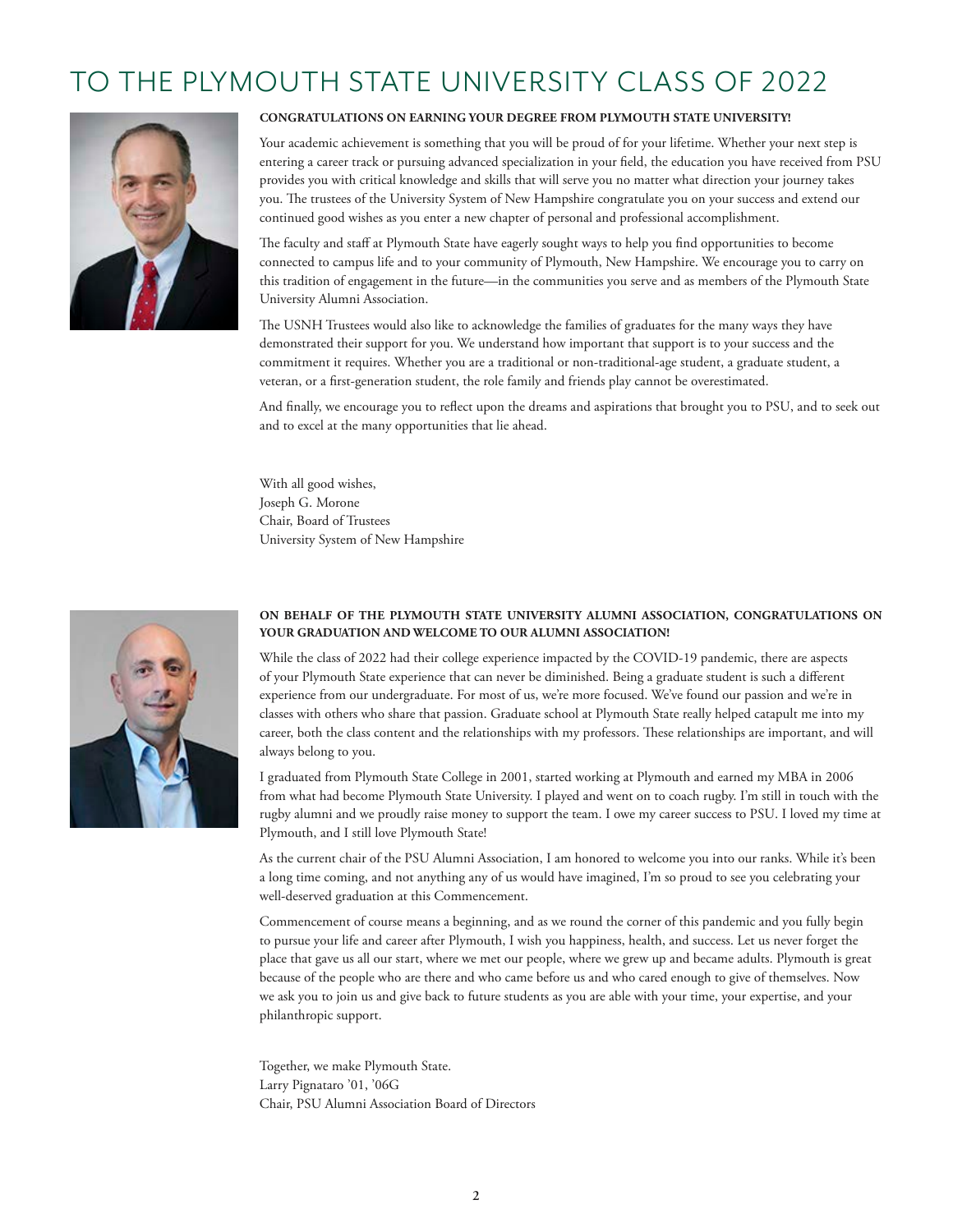This year's Graduate Commencement ceremony is especially meaningful because of the events of the past two years. Both nationally and internationally, it's clear that we are on the cusp of great change, and that the class of 2022 is entering the fray at an especially auspicious time.

The substantial list of consequential issues you've been confronted with include COVID and healthcare, social and political tensions, racial reckoning, economic and environmental concerns, and war and peace. These challenges provided the backdrop to your already quite demanding graduate studies, which makes the degrees that you've earned that much more impressive.

Here are Plymouth State University, you've provided a model that the world can learn from. Being flexible in the face of changing circumstances, collaborating to bring diverse talents and viewpoints into the mix, and innovating to advance scholarly and professional pursuits have been key to what you've accomplished on our campus. You've faced adversity and have proven yourself worthy.

Additional difficulties that you surmounted to reach today's joyous Commencement ceremony have accrued in your favor in the form of the extraordinary opportunities that await you. There are indications that we may have arrived at a historical inflection point where fresh ideas and previously unsung pioneers are welcomed in ways that they haven't been before, and where traditional modes are superseded. *Carpe diem*—seize the day—because you have the talents and training to shape society for the better!

Wherever your dreams may take you, remember that you will always have a welcoming home here in Plymouth. As graduates you belong to an active and supportive group of 40,000+ fellow alumni. The Panther family is an asset that you'll have throughout your life, and I encourage you to take advantage of our alumni networking and mentorship opportunities.

Your future awaits and we can't wait to hear about your accomplishments. We are extremely proud of all of you. Congratulations, and our very best wishes for future success and happiness!

Donald L. Birx, President

#### **UNIVERSITY SYSTEM OF NEW HAMPSHIRE BOARD OF TRUSTEES 2021–2022**

**Kassandra Spanos Ardinger** | (Secretary) | 2016–2024

**Amy Begg '97** | 2015–2023

**Todd R. Black** | Senior Vice President External Affairs & Customer Relations, Unitil | 2014–2022

**James P. Burnett III (Jamie)** | (Vice Chair) | 2017–2022

**Jose Calvo** | 2021–2022

**M. Jacqueline Eastwo**od | 2017–2025

**James Gray** | NH State Senate | 2021–

**Cathy J. Green** | 2017–2025

**George S. Hansel** | 2019–2023

**Shawn N. Jasper** | 2017–2022

**Kevin Knarr** | 2022–2024 **Rick M. Ladd** | 2021– **Alana D. Lehouillier** | 2021–2022 **Joseph G. Morone** | (Chair) | 2013–2022 **Mackenzie M. Murphy** | 2021–2025 **Mike Pilot** | 2019–2023 **J. Morgan Rutman** | 2016–2024 **Gregg R. Tewksbury** | NH Mutual Bancorp | 2020–2024 **Christiana Thornton** | President & CEO The NHHEAF Network | 2022–2025 **Alexander J. Walker, Jr.** | 2016–2024

**David A. Westover** | 2019–2023

#### **EX OFFICIO MEMBERS**

**The Honorable Christopher T. Sununu** Governor of the State of New Hampshire

**Donald L. Birx** President of Plymouth State University

**James W. Dean, Jr.** President of the University of New Hampshire | 2018–

**Frank Edelblut** Commissioner of Education 2017–2025

**Melinda D. Treadwell** President of Keene State College | 2017–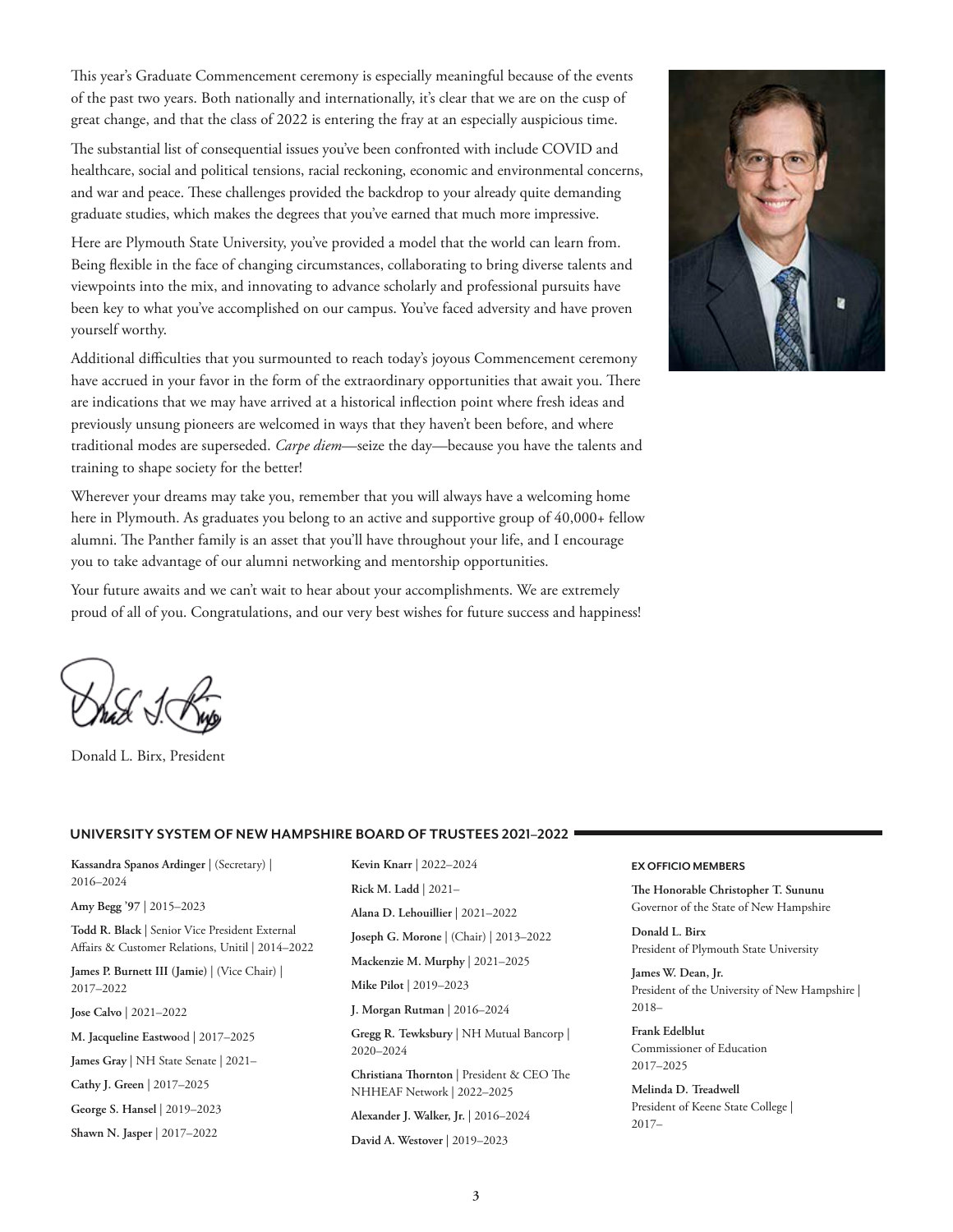# **A TRADITION STEEPED IN** HISTORY

**D** 

**The Academic Procession is a descendant of European religious processions, which began to include teaching faculties in the Middle Ages, when universities were closely associated with the medieval church.**

**The order used in today's procession has evolved through many years of practice at Plymouth State University. At the front of the line is the marshal, who will carry the University mace, a symbol of authority and unity. The marshal will be followed in the procession by four flag bearers, the president of Plymouth State University, the provost, members of the University System Board of Trustees, honored guests, speakers, vice presidents, and senior class officers. This group is followed by the faculty, who march in order of rank. The faculty is followed by the degree candidates.**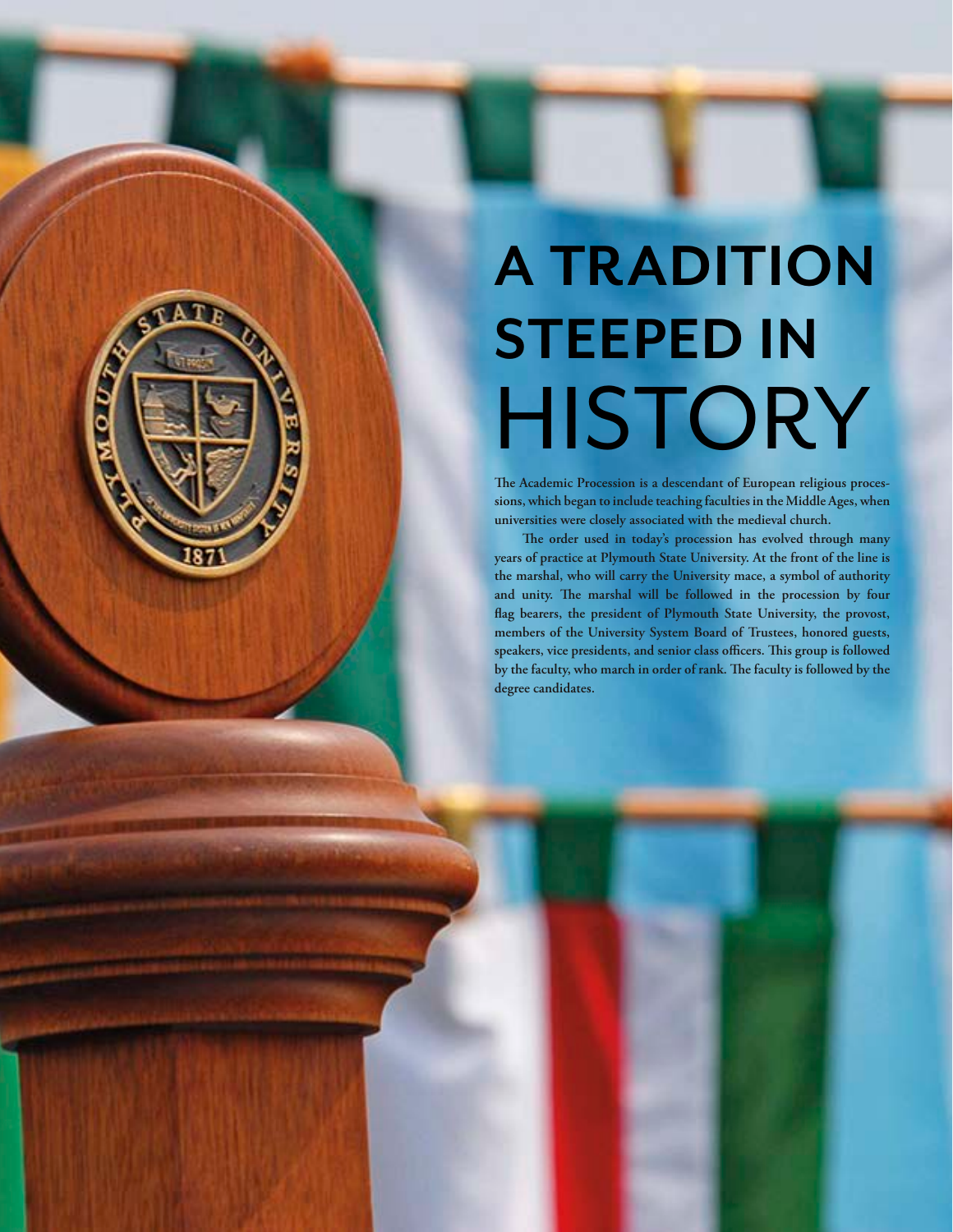#### **the mace**

The tradition of the academic mace began in the late fourteenth century when two ancient instruments, the royal scepter and the battle mace, were combined to form a symbol of authority of the rector of a university. Today, the academic mace, along with the presidential medallion, signifies that the president of the university is the temporary embodiment of the power, authority, and autonomy vested in the institution.

The faculty marshal carries the academic mace at public events such as Commencement exercises and convocations as a symbol of the special stewardship authority and trust reposed in the faculty for the curriculum and academic affairs of the university. The PSU mace was designed and created by Professor of Sculpture Philip Lonergan in 2004.

#### **the presidential medallion**

The Presidential Medallion is the official insignia of the President's Office and is worn on ceremonial occasions. Created when Plymouth State became a university, the medallion embodies parts of the official seal of the University, showing pictorial representations of Rounds Hall, the Old Man of the Mountain, the lamp of enlightenment, and our connection to the outdoors.

#### **academic regalia**

The caps, gowns, and hoods seen today have evolved from costumes worn during early religious processions to distinguish church and university members from the laity. In present times, the attire serves to indicate, by style and adornment, the chief academic degree attained, the major field of study, and the college or university attended by the wearer.

#### **the gown**

The modern academic costume worn in the United States is based on an intercollegiate code established in 1895. Most gowns are black, but more American colleges and universities now permit the wearing of college colors. The associate's gown and the bachelor's gown are the same. They have long, pointed sleeves, and are untrimmed and worn closed. The master's gown, worn either open or closed, has long, crescent-shaped sleeves. The doctoral gown has black velvet panels down the front, and velvet bars on bell-shaped sleeves.

#### **the cap**

The customary head covering is either the mortarboard or the Oxford cap. The tassel on the mortarboard cap may be black or of a color indicating the degree. The doctor's tassel is usually gold in color. The tassel is worn over the left front quarter of the mortarboard once the degree has been awarded.

#### **the hood**

The hood, which drapes over the back of the gown, carries the greatest symbolism of all the components of the academic costume, and dates back to the twelfth century when it was intended as a head cover or shoulder cape. Its length and width denote the wearer's highest academic achievement. The color of the velvet trim reveals the wearer's major field of study. Linings, which are exposed in the center of the hood as it lies over the back of the gown, indicate the colors of the degree-granting institution.

#### **the colors**

In regalia, academic disciplines are noted by color. These colors can be found on undergraduate and master's tassels and on master's and doctoral hoods on the velvet edging.

| Field of Study                 | <b>Velvet Trim Colors</b> |
|--------------------------------|---------------------------|
| Agriculture                    | Maize                     |
| Arts, Letters, Humanities      | White                     |
| <b>Business Administration</b> | Drab (Tan)                |
| Economics                      | Copper                    |
| Education                      | Light Blue                |
| Fine Arts                      | <b>Brown</b>              |
| Forestry                       | Russet                    |
| Journalism                     | Crimson                   |
| Law                            | Purple                    |
| Library Science                | Lemon                     |
| Music                          | Pink                      |
| Nursing                        | Apricot                   |
| Philosophy                     | Blue                      |
| Physical Education             | Sage Green                |
| Physical Therapy               | Teal                      |
| Public Administration          | Peacock Blue              |
| Public Health                  | Salmon                    |
| Science                        | Golden Yellow             |
| Social Work                    | Citron                    |

#### **the cord and stole**

Cords, medallions, or colored tassels may be worn by some members of academic honor societies to signify their achievements. The standards for this distinction are set by each honor society. The cords are worn around the neck and drape down the front of the gown.

Veterans, active duty personnel, and ROTC students may wear a red, white, and blue cord to acknowledge their service to our country.

Members of several student organizations, University programs, and student athletes may also wear a stole in recognition of that involvement. The stole may be adorned with the emblem(s) of the organization(s) in which the student has participated.

Plymouth State's lesbian, gay, bisexual, transgender, and queer students who have participated in Lavender Graduation, a ceremony honoring LGBTQ+ students and acknowledging their achievements and contributions to the University, may wear a rainbow cord.

PSU's international students may choose to wear a lapel pin displaying the flag of their home countries. This year features graduate and undergraduate students from Austria, Belgium, Canada, France, Greece, Hong Kong, and the United Kingdom.

#### **the honors tassel**

Green and white tassels distinguish honors baccalaureate graduates. **Summa cum laude** is granted to a graduate with a GPA of 3.75–4.0. **Magna cum laude** is granted to a graduate with a GPA of 3.50–3.74. **Cum laude** is granted to a graduate with a GPA of 3.25–3.49.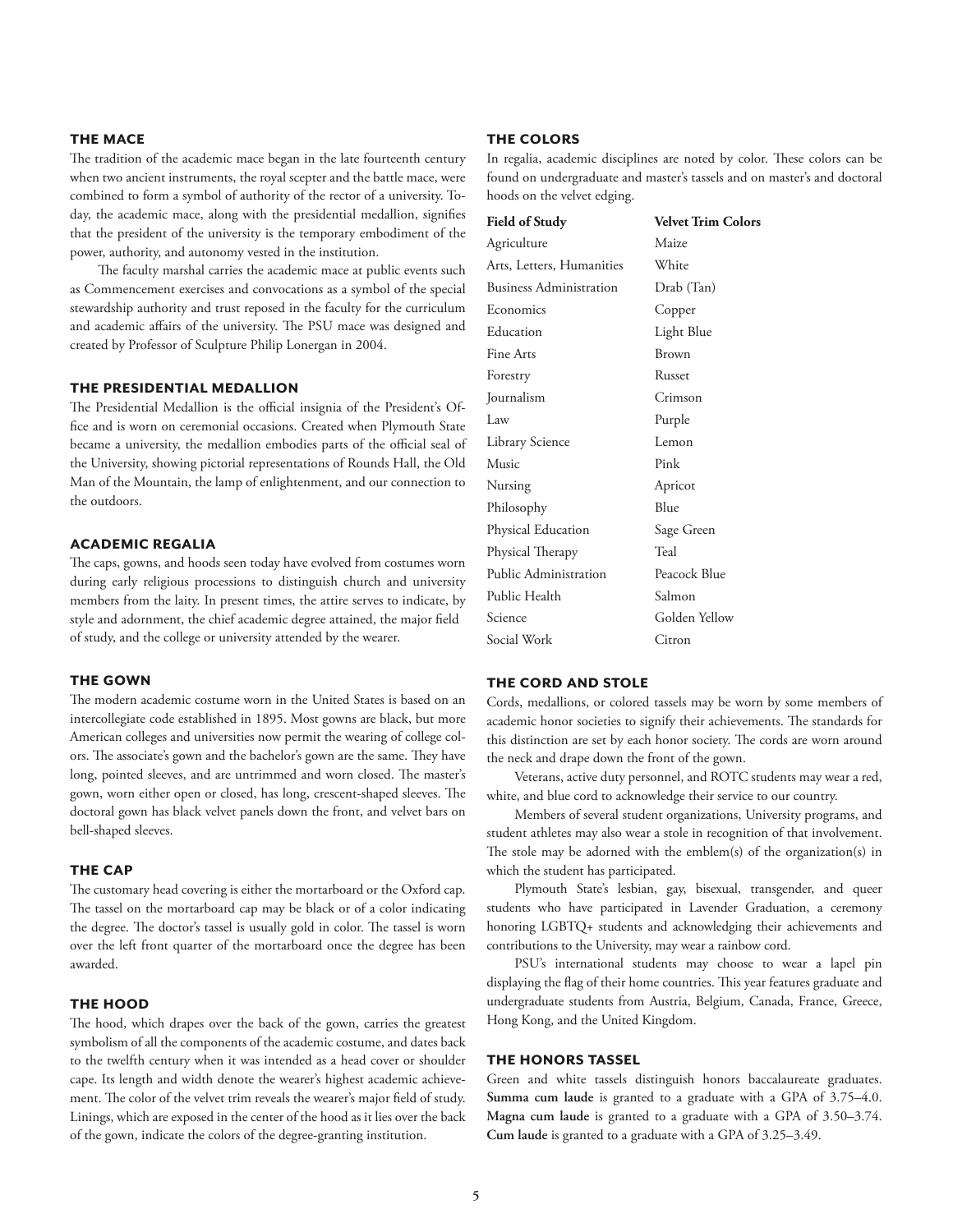## **COMMENCEMENT SPEAKER AND GRANITE STATE AWARD RECIPIENT**

## **John Broderick Jr.**

John Broderick Jr. holds a BA from the College of the Holy Cross and a JD from the University of Virginia School of Law. After more than 20 years in private practice, Broderick served as associate justice of the New Hampshire Supreme Court from 1995–2004 and as chief justice from 2004–2010. He served as dean and president of the University of New Hampshire Law School from 2010–2015, and since 2017 has served as senior director of external affairs at Dartmouth Health, where he champions the health system's R.E.A.C.T. mental health awareness campaign.

Over the past five years, Broderick has shared his personal experience with mental illness with more than 100,000 high school students, college students, business leaders and their employees, veterans, senior citizens, and others throughout New Hampshire and New England. He considers this effort to improve understanding and awareness of mental illness, to eliminate its stigma and encourage discussion and treatment, the most important work of his life.





## **GRADUATE STUDENT SPEAKER**

## **Christian Stone '21, '22MBA**

After graduating from Stevens High School in Claremont, NH, Stone enlisted in the US Marine Corps as an infantryman. His four years of active duty included two overseas deployments and he attained the rank of corporal while serving as a team leader.

At Plymouth State University, Stone completed his BS in criminal justice in three years and received the program's Outstanding Practitioner Award. He subsequently earned his MBA in general management. His campus contributions include serving as president of the Phi Beta Upsilon fraternity, which provides and promotes an atmosphere of friendship and cooperation for veterans returning and readjusting to school life. Stone regularly volunteers to help veterans both locally and statewide.

Stone currently mentors adolescents impacted by the justice system as a behavioral youth counselor at Mount Prospect Academy, a therapeutic school environment.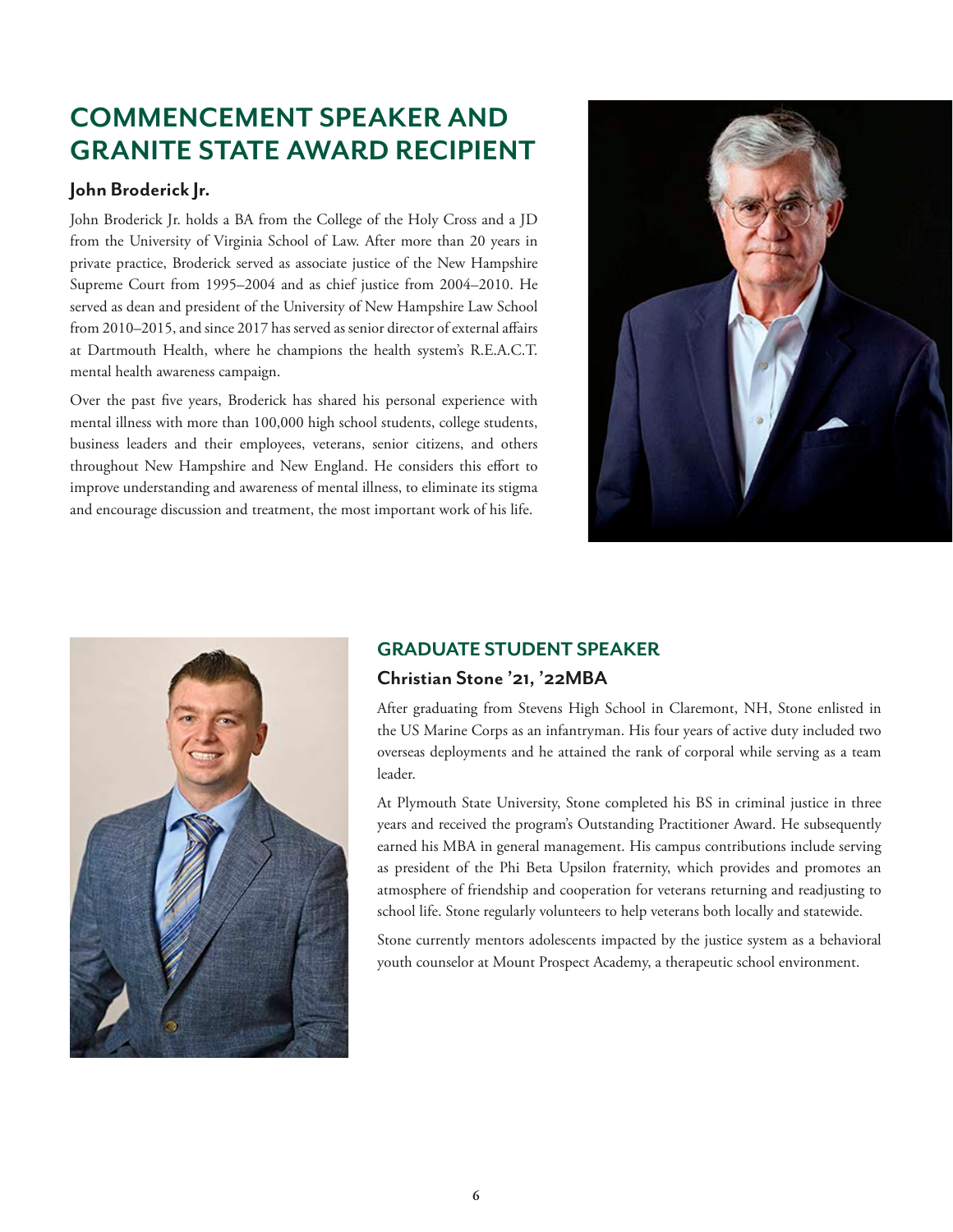



#### **2021 distinguished graduate teaching award**

#### **Cheryl Coker, PhD,** Professor of Physical Therapy

Coker is a motor learning specialist, teacher, coach, and athlete who assists practitioners in putting theory into practice. She has given over 100 presentations throughout the US and internationally, and has authored numerous journal articles, book chapters, and the textbook *Motor Learning and Control for Practitioners*.

Coker has served in numerous leadership capacities at the state, district, and national level and is a fellow of both the research council of the Society of Health and Physical Educators and of the North American Society of Health, Physical Education, Recreation, Sport and Dance Professionals.

#### **2021 distinguished undergraduate teaching award**

**Rebecca R. Noel, PhD;** Professor of History

Noel teaches courses on United States history, including the history of childhood and schooling, the antebellum period and the Civil War, health and illness, the American West, and methods and careers for history students. She especially enjoys helping students improve their writing and develop their career interests. Her research on the origins of school health in the early 1800s is the focus of her popular New Hampshire Humanities lecture, "The History of Gym Class," and of her book in development, *Save our Scholars: The Quest for Health in American Schools*, under contract with Johns Hopkins University Press.

#### **2021 excellence in faculty service award**

#### **Rebecca R. Noel, PhD;** Professor of History

Noel's campus service has included roles as coordinator of the History and Social Studies Education Program and co-leader of the Humanities, Cultures, and Communication Academic Unit. She has served PSU's chapter of the AAUP in numerous capacities and as a member of the Faculty Welfare Committee.

Noel's professional service includes committee work for the Organization of American Historians, New England Historical Association, and the History of Education Society. Her work in creating a school vacation day camp in Plymouth earned her the 2007 Theo Kalikow Award.

#### **2021 distinguished scholarship award**

**Clarissa M. Uttley, PhD,** Professor and Program Coordinator, Curriculum & Instruction, Academic Unit Leader of the Education Academic Unit

Uttley is a certified pet therapy handler, an equine massage therapist, and recently completed a program in animal nutrition. The field of Human-Animal Interaction is the focus of her scholarly activities, and she consistently explores opportunities to disseminate her work to benefit others.

She has published articles, co-authored book chapters, and presented at national and international conferences. Her recently published book chapters explore adolescents across three distinct levels of relationships, from establishing a traditional relationship, grieving the loss of a relationship, and building relationships with a pet as a form of healing. Specific case studies and intervention strategies address adolescent concerns.

#### **2021 distinguished teaching lecturer award**

**Amy Ueland '96, '04MEd,** Teaching Lecturer, Laboratory Coordinator/Technical Specialist, Biology

Ueland began as a teaching lecturer for the Department of Biological Sciences in 2001. In 2007, she became the teaching technical specialist for the department and has continued teaching on an on-going basis.

Her interest in the history of science and diseases, as well as anatomy and physiology, has steered her to teaching of Anatomy and Physiology I & II and Plagues & Peoples. She has also been instrumental in helping to redevelop and redesign labs for Human Anatomy and Physiology and for Human Biology and she played a key role in the restructuring of curriculum for non-major biology courses.

#### **2021 transformative teaching award**

#### **Sarah Parrish, PhD,** Assistant Professor and Coordinator of Art History

Parrish's research interests center on modern and contemporary American craft, but her teaching spans global visual and material culture from prehistory to the present. Her curricular innovation has been recognized by the National Endowment of the Humanities and the College Art Association of America. At PSU, she has helped shape Cluster initiatives such as the Ascent and Integrative Capstone programs. In the community, she serves on the board of directors of the League of New Hampshire Craftsmen and the Women's Rural Entrepreneurial Network (WREN).





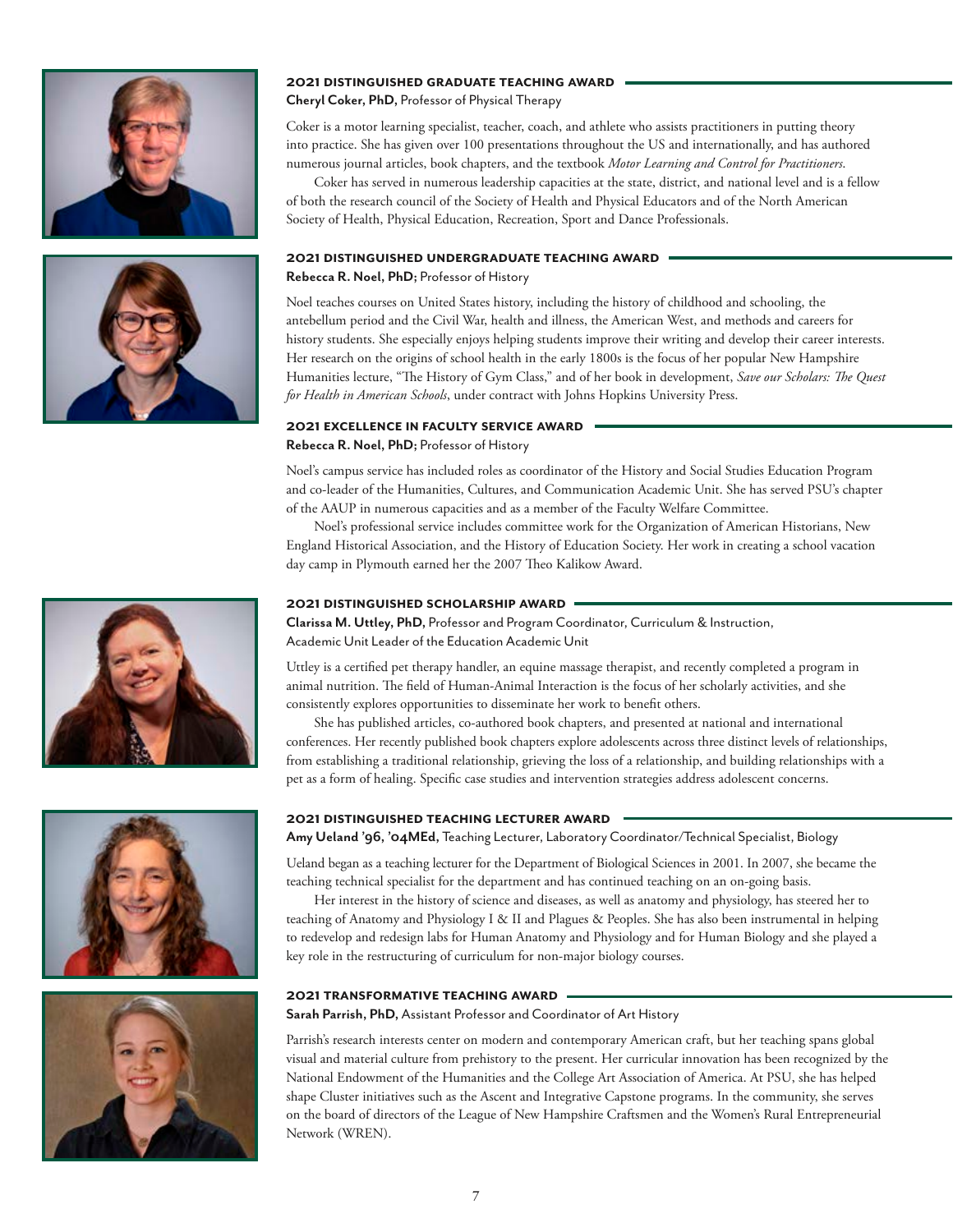# 1 5 1 S T C O M M E N C E M E N T EXERCISES

## **GRADUATE CEREMONY · F R I D AY, M AY 6 , 2 0 2 2**

## order of exercises

| Campbell Webster, "Highland Cathedral," Ulrich Roever and Michael Korb                                 |
|--------------------------------------------------------------------------------------------------------|
| Faculty Marshal: 2021 Distinguished Graduate Teaching Award recipient<br><b>Cheryl Coker</b>           |
| Christian Michael Stone '21, '22MBA, Corporal, US Marine Corps                                         |
| Plymouth State University Chamber Singers<br>Conducted by Director of Choral Activities Harmony Markey |
| Marlin Collingwood, Interim Vice President for<br>Communications, Enrollment & Student Life            |
| Christian Michael Stone '21, '22MBA                                                                    |
| Donald L. Birx, President, Plymouth State University                                                   |
| John Broderick  r.                                                                                     |
| Donald L. Birx to John Broderick Jr.                                                                   |
| Donald L. Birx, President; Ann McClellan, Interim Provost and<br>Vice President for Academic Affairs   |
| Campbell Webster, "Scotland the Brave," Cliff Hanley                                                   |
|                                                                                                        |

**†** Please stand. During the recessional, please remain standing at your seat until all of the graduates have filed from their seats. Thank you.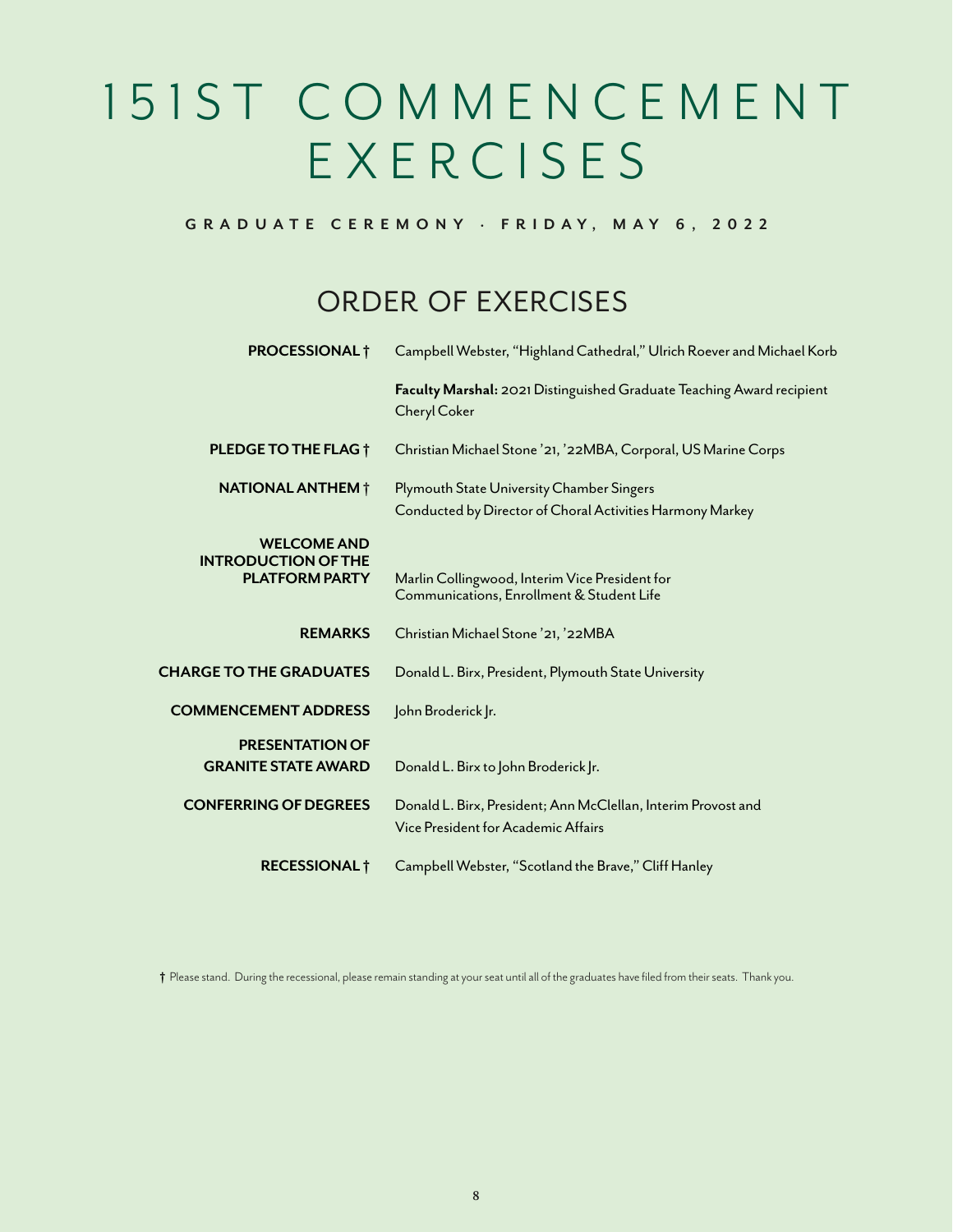## **2022 DOCTOR OF EDUCATION DEGREE RECIPIENTS**

#### **Higher Education**

#### **Gina Chace\***

Dissertation: *The Impact of Gender on Student Evaluations of Teaching for Women STEM Professors*  Dissertation Chair: Suzanne Gaulocher, PhD

#### **Richard Coladarci**

Dissertation: *Supporting Students by Supporting Faculty: Exploring the Relationship Between Faculty Job Satisfaction and Student Graduation Rates at Community Colleges*  Dissertation Chair: Marcel Lebrun, PhD

#### **Cory M. Davis**

Dissertation: *What Surveys Alone Cannot Tell: Responses of Asian American University Students to Campus Climate Findings* Dissertation Chair: Kathleen Norris '98CAGS, EdD

#### **Melissa Anne Goyait '19CAGS\***

Dissertation: *Persistence of Low-Income First-Generation College Students from Rural Communities* Dissertation Chair: Marcel Lebrun, PhD

#### **Deborah Simonton**

Dissertation: *From Simulation Anxiety to COVID-19 Anxiety: The Perceptions of Pre-licensure Nursing Students to Utitlizing Brief Mindfulness Interventions as a Coping Mechanism*  Dissertation Chair: Ann Berry, PhD

## **2022 DOCTOR OF EDUCATION DEGREE RECIPIENTS**

## **Learning, Leadership, and Community**

#### **Pamela Carr**

Dissertation: *An Investigation into the Barriers to Enrollment in New Hampshire Secondary Career and Technical Education* Dissertation Chair: Christie Sweeney, EdD

#### **Hannah Davidson '11**

Dissertation: *Accessing Open: Perspectives of College Students with Disabilities in Courses using Open Educational Resources* Dissertation Chair: Kathleen Norris '98CAGS, EdD

#### **Julie Fagan**

Dissertation: *Students' Voices: A Qualitative Study on Self-talk and Motivation to Complete Nursing School* Dissertation Chair: Suzanne Gaulocher, PhD

#### **Heather Gigliello\***

Dissertation: *Navigating Controversial Topics: A Qualitative Study of High School English Teachers in the Live Free or Die State* Dissertation Chair: Suzanne Gaulocher, PhD

#### **Mark T. MacLean '08G, '12CAGS**

Dissertation: *Toward a Common Understanding of CBE Implementation* Dissertation Chair: Christie Sweeney, EdD

#### **Kelly Erin Marcott '14CAGS**

Dissertation: *School Climate and Collective Teacher Efficacy in Rural Elementary Schools during In-Person and Remote Instruction*  Dissertation Chair: Ann Berry, PhD

#### **Gilberte Seymour Pinard '13CAGS**

Dissertation: *Pandemic Teaching: An Examination of Teacher Identity during COVID-19*  Dissertation Chair: Kathleen Norris '98CAGS, EdD

#### **Danièle Lori Shaffer**

Dissertation: *Paradise Lost? Female Sex Tourism in Belize* Dissertation Chair: Adam Keul, PhD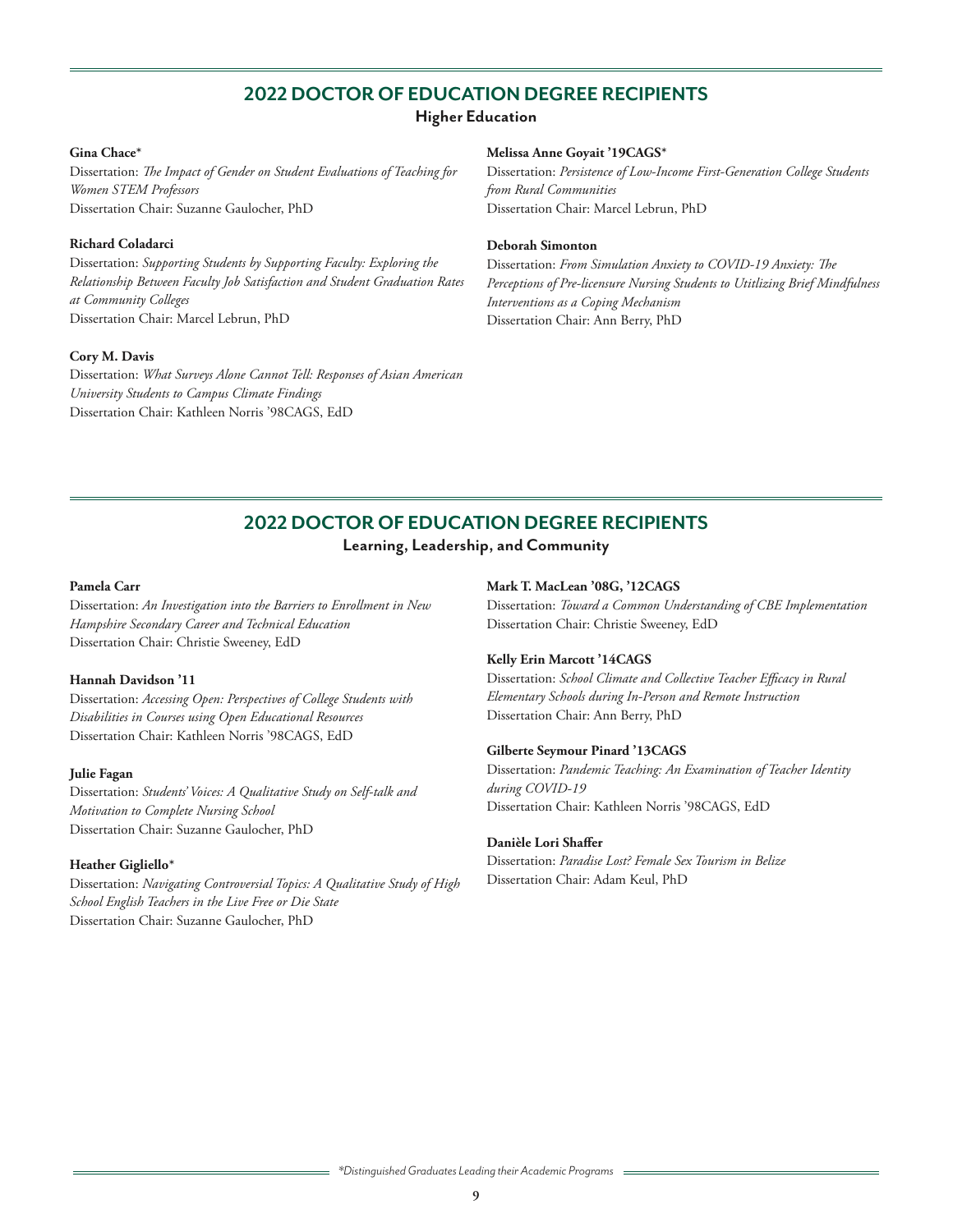## **2022 DOCTOR OF PHYSICAL THERAPY DEGREE RECIPIENTS**

- Leke D. Abiodun Justin Clark Isabella Cook Gregory Norman Doane Mariana Andrea-Daniel Fulgencio Rachel Teresa Gaudet Joseph Neal Gilchrest '18
- Brian Joseph Greene Brogan Conway Hurst Zane Christian Insko Rachel Alyne Zeppi Kaufmann Terry Korinth Marco Larson Alyssa MacLeod
- Sean Mussen Brianna Belle Narodowy Heather Leigh Pelletier Kaitlyn Marcine Reinke Christopher Richard Resteghini Jacqueline Kristine Sandor Caitlin Schultz
- Anna M. Sessa Katelyn Joanne Simanson Rebecca Hope Stoogenke\* Jershon Varble Sam Whang Madison Stowe Whitaker Alyssa Marie Wysocki

## **2022 CERTIFICATE OF ADVANCED GRADUATE STUDIES RECIPIENTS**

#### **Arts, Leadership & Learning**

Kimberly M. Emerson '11G\* Stephanie Sophia Helena Fritz '14G Eric Anthony Graff '97 Matthew Malone Mitchell

## **Educational Leadership**

Rebecca Christine Bedard '07G Katherine Grace Bryant '05, '20G Clarice Marie Clark '12G Alison B. Gelinas Amanda M. DiLeo-Guilbert '00, '04G Diana Elizabeth Eisenhaure '08G Andrew Stephen Haas Kelly Susan Lewis\* Laura Dianne Livie Ryan C. Patterson '13G

Ashley Nicole Prindle Michael James Thompson Jonathan Verity Anne K. Wallace Daniel Shaw Woodworth

## **2022 EDUCATION SPECIALIST DEGREE RECIPIENT**

**School Psychology**

Amanda Leigh Bryant

Katelyn Renee Chenette Dana Lucille Fauth

Brianna Grace Gardyne Allison Ann Jones

Lauren Rose Kiessling Laura B. Urie

## **2022 MASTER'S DEGREE RECIPIENTS**

#### **Accounting**

Chris M. Chapman Julie D. Kelsey Angelique D. Leis '18\* Elise Ann Maclaughlin '20

#### **Applied Meteorology**

Justin Bettenhauser Garrett M. Irish Francis Cashmir Tarasiewicz Trent N. Tougas '20

#### **Athletic Training**

Tessa Mary Boyle '21 Jesse Avery Corriveau Cassandra J. Cyr Dana Dearborn Aurora Goujon '21 Madison C. Hamilton Jacob Robert Hebert '21 Tylor S. Johnson '21 Sarah Abigail Karam '21 Alec Muise '21 Hannah Elizabeth Shirley '21 Brittany Warren Brianna Lynn Watson '21

#### **Biology**

Katelyn A. Courtot Ryan George Scanlon

## **Clinical Mental Health Counseling**

Colby Grey Batkins Callie Ann Bechtol Angela Nicole Bendck Hannah M. Bolstridge '15 Donna M. Breault Joy Paris Cromwell Allie Foy '14

Brooke Griswold Shelby L. Hebert Allie M. Helfrich Alannah Elizabeth Johnson Jennifer Christie Jones '08 MacKenzie Ann Kennedy Brittany Ann Labonte Charity Rae LaFrance Charli Danielle McCarthy Callie R. Pomeroy '16 Deidre Rideout '15 Katherine Abbott Russavage Emma Katherine Van Ness\* Julia E. Velie '21 Lynne M. Walker Casey E. Waltman

**Couples & Family Therapy** Gail E. Williams

#### **Curriculum & Instruction**

Joy J. Acker Rachel Buckley '14 Jessica Elizabeth Casale Amber Cooke\* Sarah Kiley Hengstenberg Hannah Gabrielle Hounsell Sarah Catherine Jackes '19 Kaitlin MacCall Glenn Mausolf Thomas M. Michaud Mary-Margaret Pickman Miranda Ruel '03 Michelle Shipp '95 Shonda Thibeault Taylor Ann Wood '18 Cindy Jean Wright '19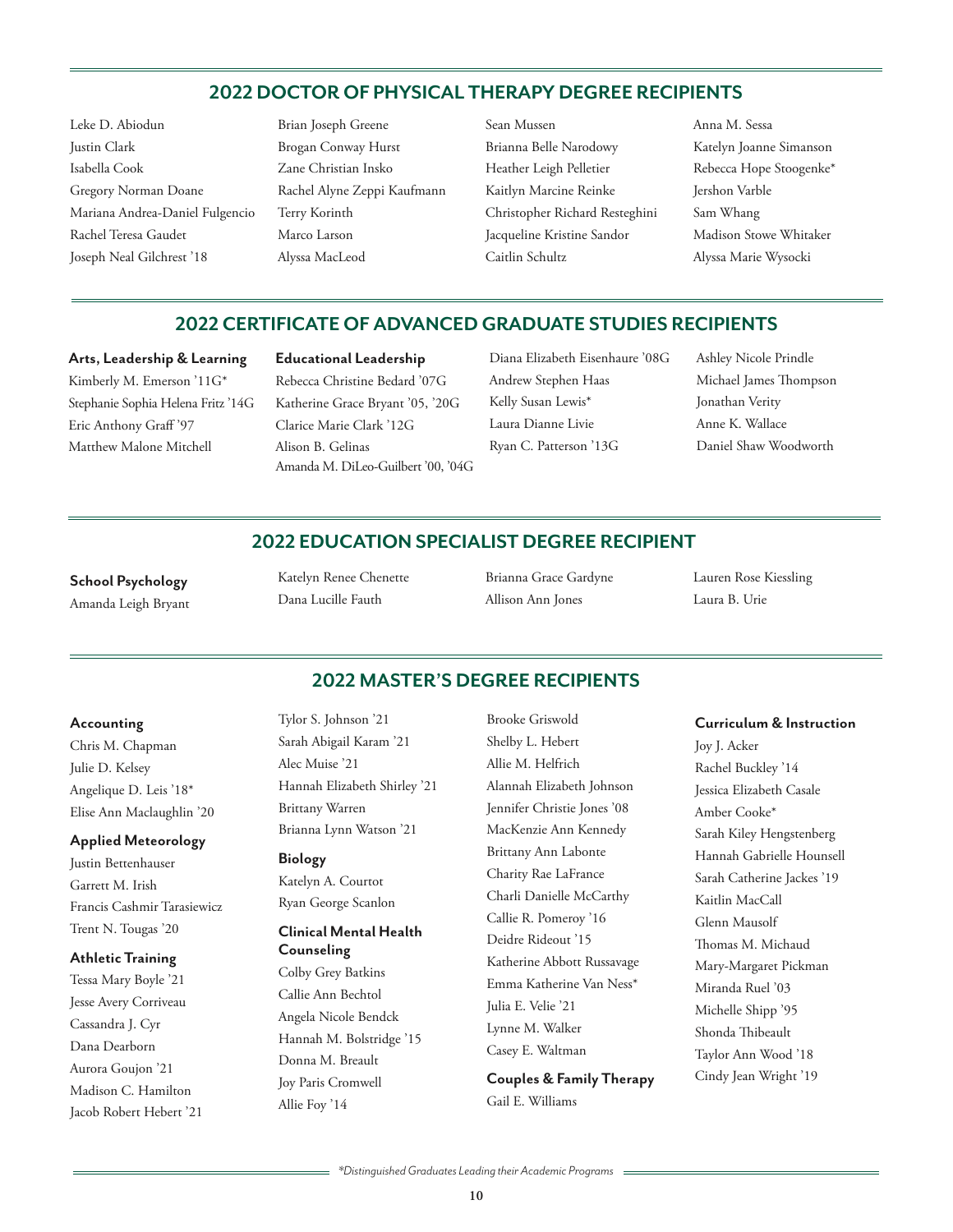#### **Digital Learning Specialist**

Margaret Ann Acquilano '07G

**Educational Technology Integrator K–12** Heather Ann Gallo

Alyson D. Mahony Amy J. Young\*

#### **Educational Leadership**

Kimberly A. Barnett Jeffrey D. Boynton '10 Elias Reinhardt Chamberlin Melisa J. Duffey Leighanna Dumais Molly Joy Horn Jason N. Javalgi Aaron M. Jones '04G Ivy A. Leavitt-Carlson Carmel Lunt Katie Lyn Moon '09G Melissa Jae Moore '95 Jennifer M. Ouellette Andrew Peter Perkins Elizabeth A. Swett\*

#### **English Education**

Anna-Maria Forger\* Ina Nakuci Kristin Robidoux

#### **Experiential Learning and Development**

Sadie E. Graham David Hagymas Tammara Abish Lucero Harlan Scott Joseph Newman Judon Rice Hannah Frances Wang

#### **General Management**

Crystal Ann Agyei Jacob Edward Attarian '21 John Robert Barone '21 Jocelyne M. Barrett Christopher Beati '21 Samra Bicic Tyler John Bluestein '21 Ryan Edon Corneau Julie Donovan Rowan Drew '21 Zachary Eastman '21

Evan Fagan Mary C. Foley '21 Melissa Dawn Fonseca '21 James E. Frohn Trevor Hnyda '21 Katherine B. Kroeger '98 Shahniwaz Labana, M.D. Peter Phillip Laviolatte III '21 Justin Mark Marenzana '21 Joshua McCormack '21 Thomas Neil Morrison Ruby Jean Nash Payton A. Curtis Garrett Martin Quimby Shane Daniel Rose '21 Paul J. Ryan Biram Saidybah Christian Michael Stone '21 Mackenzie Elise Tanner Vincent Ubaike '21 Randy O. Ukavwe Rachel Tardelli Vermeal Katherine Walsh '21\* Christopher Adam Woolridge Sharon R. Zec WeiXin Zheng

## **Health Education & Promotion**

Faith Elizabeth Barnum Emily Michelle Dorr Taylor Renee Clark Frantz Sarah Jane Mann Zachary A. Matthews '01 Rachel Miller '19 Ann-Elizabeth Rueppel Irene Elizabeth Schultz Marjorie Harmbach Vicente

## **Human Services Leadership**

Melina Marie Baker

#### **Integrated Arts**

Darcy E. Ashey '12\* Deborah L. Fairchild Kathleen S. Guilmett Karyn Murphy Neubauer

## **Language Education** Christine Marie Gregoire

Gabriella Zaki '20

#### **Library Media**

Meghan Elizabeth Gabri Taylor MacDowell Madison Jean Newton Hillary O'Brien\* Melissa Blake Pawley Tonya M. Pisinski Heather Anne Stearns Dana Lambert Streett

## **Literacy & Teaching of Writing**

Molly Carr Elizabeth-Ann Hadzima Ashley Jean Nicol Shana Adel Rowe '17

#### **Marriage & Family Therapy**

Jacqueline K. Allman\* April Jean Barker Samantha Anne Waterhouse

## **Mathematics Education**

Michelle Lynn Buckland '09

## **Organizational Leadership**

Bethany Ann Beaulieu Briana Dorval Bradley Nicole Ann Ebbighausen Jessica Lynn Gagne Cloutier Janet Marie Thomas Samantha Rose Tracy '17

## **Personal & Organizational Wellness**

Meghan M. Merritt Schaffer

## **Physical Education**

Brent Ali Jonathan M. Casey Suzette de Araujo Sydney Corinne Dubois Amanda L. Fieffer Katherine Rose Frick Ryan James Hayes Andrew Donnell Karparis Hailey Brooke Klein Cheryl Mackey Julie Marran Andrea McFee Tyler Joseph Nadolny Jacob Levi Scheinman '19

#### **School Counseling**

Heather D. Bertrand Hannah Caldwell Sydney Campbell Gabrielle Martin Martin Kelley Marie MacLean Kelly O'Brien Morgan Sulham Michaela Joelle Thomas Lucy Elizabeth Weathers\*

#### **School Psychology**

Dana Lucille Fauth Brianna Grace Gardyne Allison Ann Jones

#### **Special Education**

Nicolas Argy Aaron Michael Ash Jacob Lurvey Burns Crystal Canales Olivia Geisser '21 Darcy Alanna Hamilton\* Sarah Ann Harkness Hana Lyn Massecar Cora Campbell Muir Toni Marie O'Keefe '20 Hannah Lee Scarpace '21 Kassidy Marie Silva '21 Isabella Rosemary Vanasse Cathryn Vitiello

■

This program is not an official graduation list. Students participating in this ceremony may or may not complete their degree requirements in May 2022. All honors indicated in this program are tentative. Official degree honors for diplomas and transcripts will be determined after final grades are reported. This printed program should not be used to determine a student's academic or degree status. The University's official registry for conferral of degrees is the student's permanent academic record, kept by the Office of the Registrar.